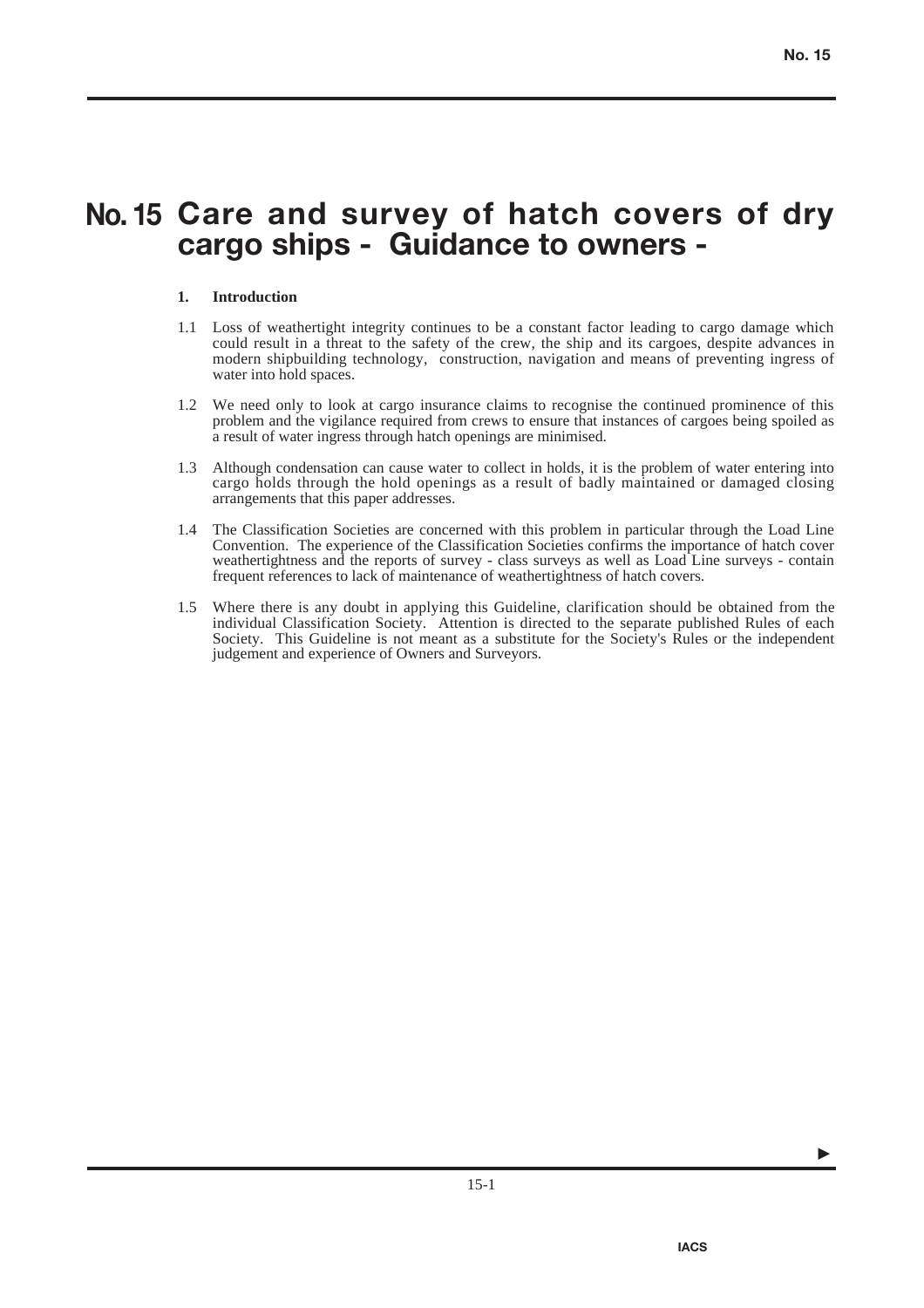#### **2. Contributing factors to leaking covers No. 15** cont'd

Lack of weathertightness may be attributed to several causes, which can be classed within two different types:

- 2.1 Those which result from the normal use of the hatch cover system, such as deformation of the hatch coaming or hatch cover due to impact, or the normal wear-and-tear of the cleating arrangement, which may be corrected only through extensive repairs or overhauls.
- 2.2 Those which result from the lack of proper maintenance: corrosion of plating due to lack of protection against corrosion, lack of adequate lubrication of moving parts, non-replacement of old gaskets, use of cleats and gaskets which do not comply with the standards specified by the hatch cover manufacturer and inappropriate repairs.

### **3. What can be done to reduce leakages of hatch covers?**

- 3.1 The Classification Society Rule requirements for the construction and inspection of hatch covers, cannot, alone, ensure that the hatch covers will be adequate at all times; improvement in the performance of hatch covers can be achieved only through an effort by all parties concerned, which will involve:
- (a) owners, masters and crew in effective maintenance;
- (b) feed back to the manufacturers and Classification Societies for improvement in original design specifications;
- (c) close and detailed inspections by Classification Society Surveyors.
- 3.2 The hatch covers designers should, perhaps, give less thought to the sophistication of the systems and more to the sturdiness of the equipment, the ease of operation and the convenience of maintenance. Adequate protection of the steel work should be ensured with high quality coatings, or, alternatively, corrosion-resistant materials should be used.
- 3.3 The shipowners and their crews should apply a programme of maintenance to ensure that the steel is not allowed to corrode, gaskets are periodically replaced, movable parts are kept properly lubricated and fittings periodically overhauled. The crew should also make sure, at each operation of the hatch covers, that the covers are sufficiently clean, especially at bearing surfaces, and that the drainage holes are clear.

Since most problems occur at the peripheral and cross-joint gaskets, very strict control of the condition of the components involved must be applied. This will involve not only the rubber but the compression bars, the locking devices, the cleating, load bearing surfaces, and the general condition of the coaming top plate.

In addition, in cases where the hatch panels are moved by hydraulic means then the manufacturer's maintenance procedures must be adhered to in all respects.

When hydraulic cleating or securing is arranged, means are to be provided to ensure that the covers remain closed and weathertight in the event of hydraulic failure.

- 3.4 The crew should however bear in mind that in extreme cases hatch cover protection may have to be complemented by means of tarpaulins or adhesive tapes. This is a decision to be made by the Master taking into account the nature of the cargo, expected sea-conditions, uneven loaddistribution on hatch covers and, above all, previous experience in similar circumstances. The use of tarpaulins on mechanically operated steel covers must be considered an emergency temporary measure.
- 3.5 Containers and cargoes should not be stowed on hatch covers unless they have been designed for such carriage.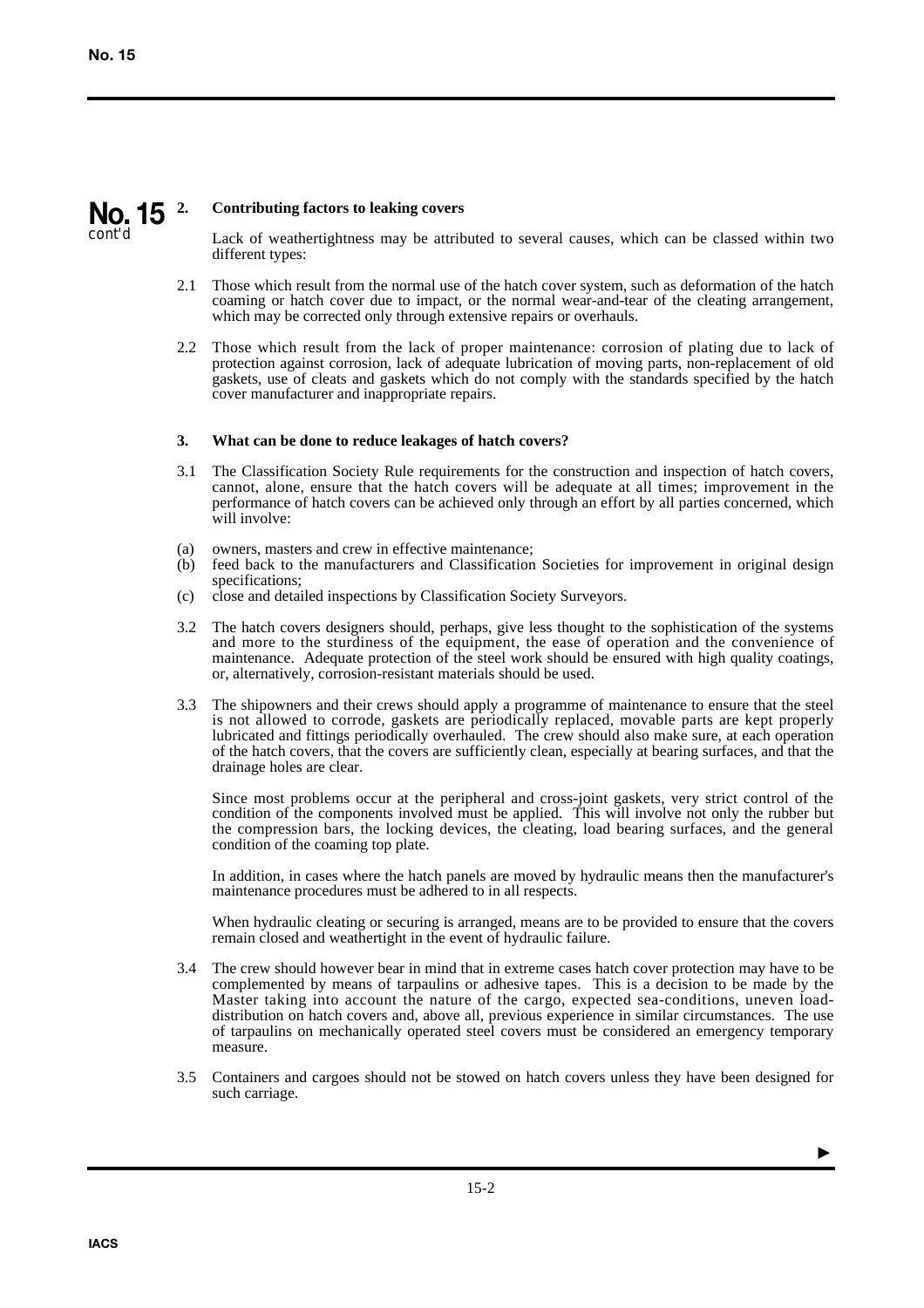### **No. 15** cont'd

Additionally, correct and adequate lashing systems are to be used at all times when stowing cargoes; this is equally important for cargoes stowed on tween deck covers and that battening down devices are correctly used to the hatch covers at the same time.

- 3.6 All securing devices should be checked and tightened by the crew as appropriate especially in case where their ships may be subjected to unusually rough seas.
- 3.7 The crew should also make sure that not only the deck cargo, but also the derricks, etc. are properly stowed and secured so that they will not be dislodged in a seaway and cause damage to hatch covers.
- 3.8 The appropriate manufacturer's instructions with respect to the safe operation, inspection, maintenance and repair of the type of the hatch cover fitted on the ship should be complied with in all respects.

To this end a "Record of the Maintenance of Hatch Covers" should also be provided by the Manufacturer together with the operation and maintenance manual to assist owners to carry out the appropriate maintenance.

### **4. What is IACS doing?**

- 4.1 Traditionally, hatch covers and hatch coamings are inspected every year, as prescribed in Article 14 of the Load Line Convention of 1966. This inspection is normally carried out by the Surveyor of the Classification Society at the same time as the Class Annual Survey, the scope of which is not much different as far as the closing appliances are concerned.
- 4.2 These inspections are usually carried out in port, while the ship is in operation, and very often working cargo; their primary purpose being to ensure that no alterations have been made to the ship which may affect the load line, and that the fittings and appliances for the protection of openings are maintained in an effective condition.
- 4.3 This is only possible if a detailed examination of the hatch covers and fittings, which necessitate the actual operation (closing and opening) of hatch covers, is carried out by Surveyors. Hose testing should be carried out whenever the Surveyor is in doubt as to the weathertightness of a hatch cover. Alternative methods of tightness may be considered.
- 4.4 The Surveyor can only assess the actual condition of the hatch covers at the time of survey and, in between two inspections, the proper maintenance of the hatch covers must remain the responsibility of the owner, master and crew.
- 4.5 Confronted with an increase in the number of reported cargo damages, the Classification Societies, members of IACS, have decided to review the survey procedures issued to their Surveyors for the survey of hatch covers and coamings.
- 4.6 A unified requirement prepared and approved by the Council of the Association during their June 1985 Meeting has been revised. This revised unified requirement Z4 "Survey of Hatch Covers and Coamings", which will be updated as the necessity arises, is herewith enclosed for reference.

#### **5. Defects to hatch covers and coamings**

- 5.1 The purpose of this Section is to review the various types of defect found in hatch covers, which for the most part are caused by a lack of proper maintenance or by improper operation.
- 5.2 Some defects affecting the weathertightness of hatch covers can be attributed to their design. Such defects, a very small percentage of all defects found, are not dealt with here. The crew should be attentive to them and report accordingly for eventual discussion with the designers and the Classification Societies.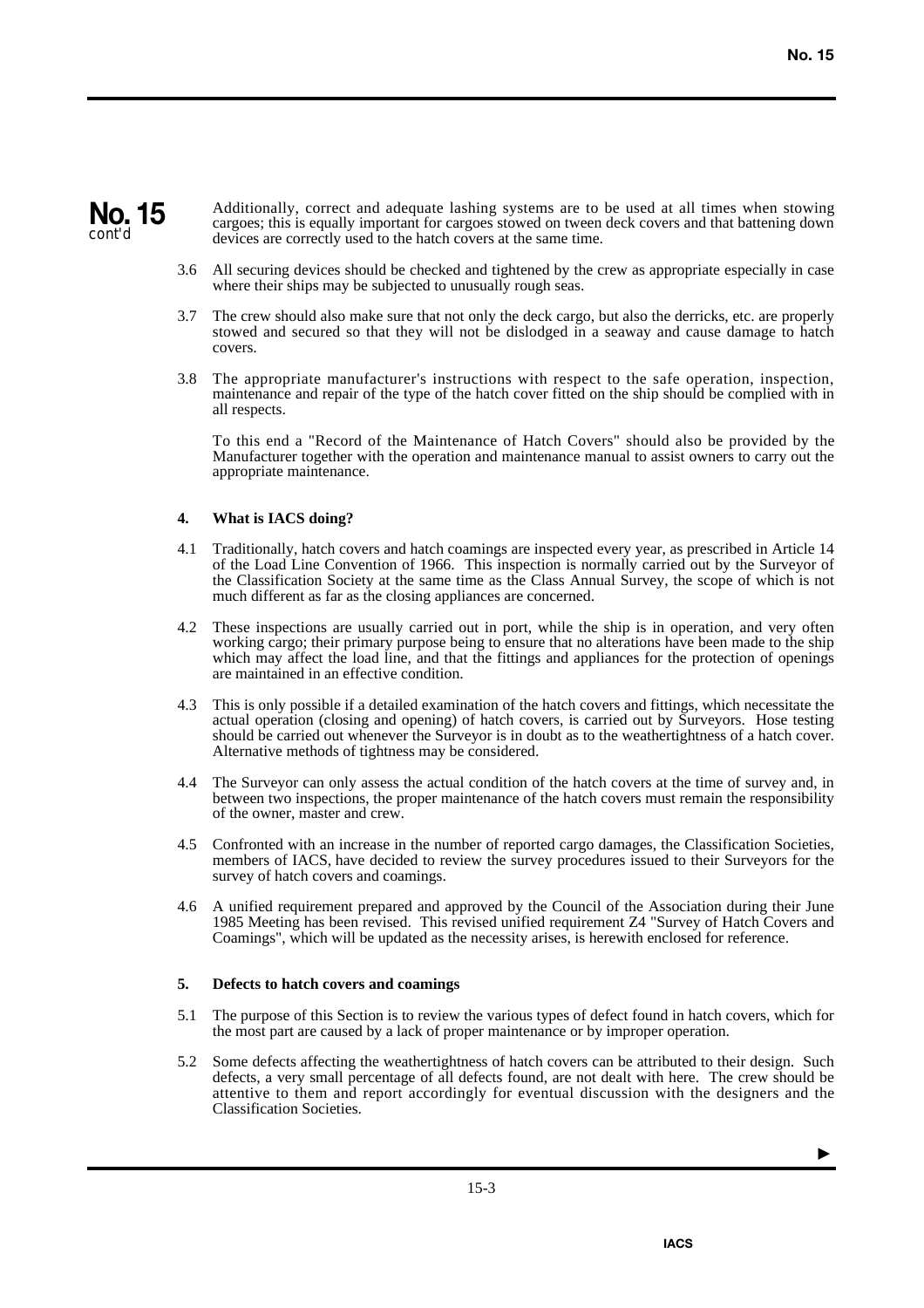# No. 15 <sup>5.3</sup> Hatch cover design

cont'd

A hatch cover design may be categorised as being one of three general types:

- mechanically operated steel covers, of folding, sliding, rolling, etc. types, fitted with gaskets and clamping devices;
- steel pontoon covers with tarpaulins and battening devices or with gaskets and cleats;
- portable covers with tarpaulins and battening devices (usually wooden covers).

All types of hatch covers are basically of robust construction; under normal conditions of care and operation they are fully adequate for their intended purpose.

5.4 Damages to hatch covers

5.4.1 Mechanically operated steel covers are affected by:

- corrosion, which attacks the integrity of the cover itself and which also affects the moving parts (wheels and rails, hinges between panels, cleats and batten screws, etc.);
- deformation caused by faulty handling, shocks from cargo being handled (especially logs and heavy loads), wear-and-tear on gaskets, and overloading with deck cargo;
- incorrect maintenance, inadequate maintenance, incorrect repair, lack of adjustment, incorrect operation;
- incorrect and inadequate maintenance of the power system of the hatch covers i.e. hydraulic and electric systems and safety devices.

5.4.2 Wooden covers, steel pontoons and tarpaulins are affected:

- mainly by poor handling and bad stowage. Portable beams also are frequently deformed by rough handling and their locking devices have always been a source of considerable trouble due to lack of care in handling.
- 5.5 Damages to hatch coamings

Hatch coamings are affected by the following factors and defects:

- corrosion aggravated by the presence of piping systems, utilising coamings as protection and support, thus preventing normal access to the plating for painting;
- deformation, both of the plating and of the various supporting members and brackets, mostly due to cargo handling and aggravated by general corrosion;
- build up of scale, rust, and cargo debris causing the blockage of drains, and the incorrect support of the hatch covers;
- fret and wear caused by incorrect adjustment of battening devices which in turn causes side plate failures, cracking and stay buckling.

Consequences:

All such defects can be considered as due to repetitive accidental causes, which for various reasons - cost or lack of facilities for instance - are not immediately repaired.

### **6. Crew's examination of hatch covers and coamings**

6.1 Routine checks by the crew of hatch covers, gaskets and hatch coamings is the responsibility of the Owner, master and crew. The inspections and surveys carried out by the Classification Society and/or the Administration at yearly intervals are not intended to and cannot replace these routine checks and proper maintenance.

 $\blacktriangleright$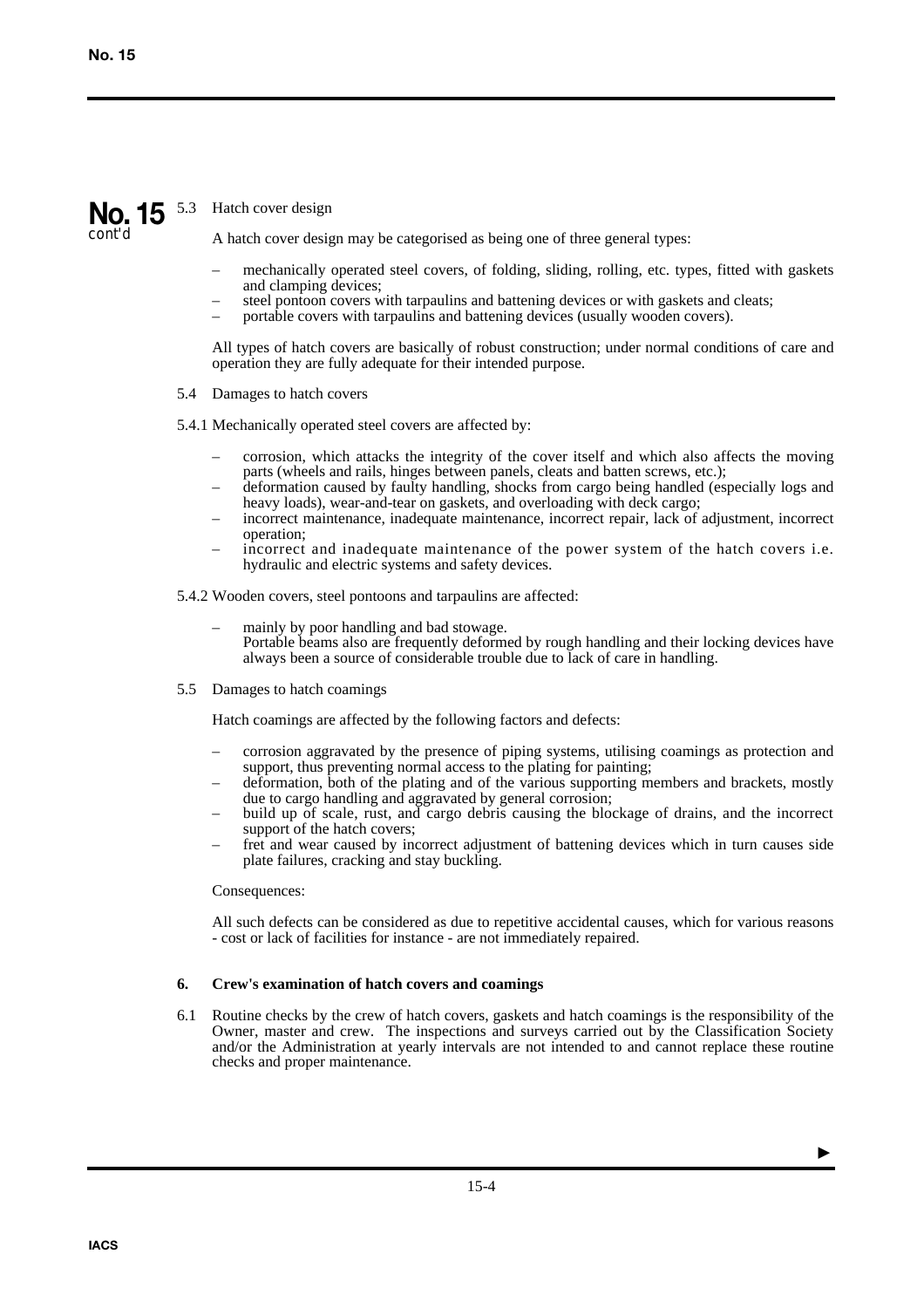

### NOTE:

The hatch covers and hatch coamings of ships engaged in the trade of carrying timber or heavy parcels, also those of ships carrying deck cargoes such as containers on top of hatch covers, are likely to suffer very rapidly from excessive deformations. The Owners should be aware that the weathertightness of such hatch covers is difficult to maintain in service, and that, in consequence, the greatest care should be exercised in the periodical checking of these hatch covers and coamings, in particular when the vessel changes its trading pattern.

6.1.1 A thorough examination should include:

Checking that the Record of conditions of the freeboard assignment is available; the Record itself is used when necessary to guide the checking.

Checking that significant changes not approved by the Classification Society have not been made to the hatch covers, hatch coamings and their securing and sealing devices.

- 6.1.2 Hatch covers and coamings
- 6.1.2.1 Where mechanically-operated steel covers are fitted, checking the satisfactory condition of:
	- hatch covers (corrosion, cracks, deformations);
	- tightness devices of longitudinal, transverse and intermediate cross junctions (gaskets, gasket lips, compression bars, drainage channels);
	- clamping devices, retaining bars, cleating;
	- chain or rope pulleys;
	- guides;
	- guide rails and track wheels;
	- stoppers, etc;
	- wires, chains, tensioners and gypsies;
	- hydraulic system, electrical safety devices, and interlocks;
	- end and interpanel hinges, pins and stools;
	- ramp profiles, and stowage area;
	- backup structure of wheels, guides and hinges.
- 6.1.2.2 Where portable covers or steel pontoons are fitted, checking the satisfactory condition of:
	- Wooden covers and portable beams, carriers or sockets for the portable beams, and their securing devices;
	- steel pontoons;
	- tarpaulins;
	- cleats, battens and wedges;
	- hatch securing bars and their securing devices;
	- loading pads/bars and the side plate edge;
	- guide plates, and chocks;
	- compression bars, drainage channels, and drain pipes.
- 6.1.3 Checking of the satisfactory operation of mechanically operated hatch covers:
	- stowage and securing in open condition;
	- proper fit, locking and efficiency of sealing devices in the closed condition;
	- leakage of cylinders and hydraulic piping;
- 6.1.4 And checking the satisfactory condition of hatch coamings (corrosion, deformations of plating and supporting members and brackets, connection to deck).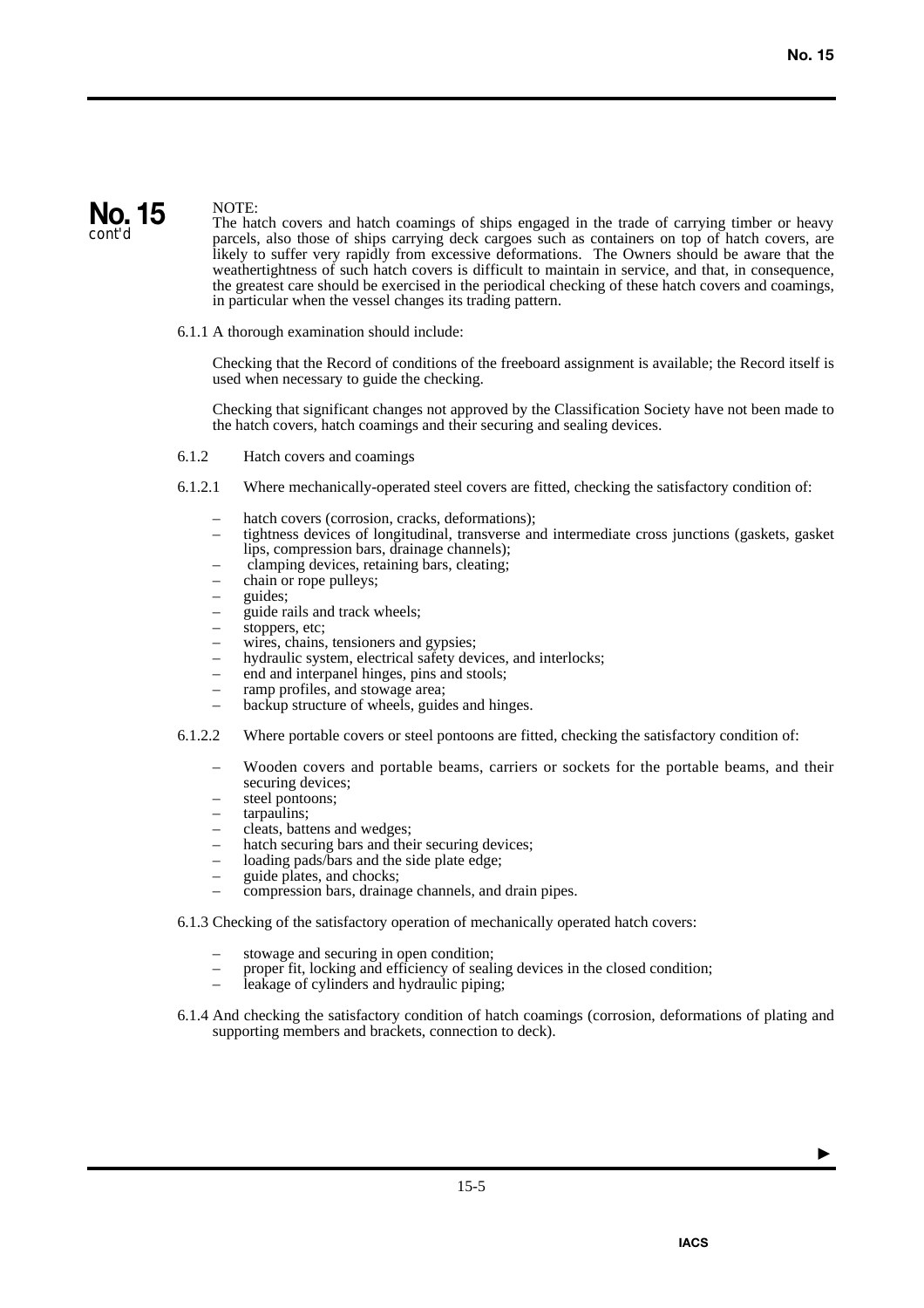# No. 15 6.1.5 Spare parts

cont'd

- 6.1.5.1 When hatches are fitted with mechanically operated steel covers checking the satisfactory condition and number of:
	- spare rubber gasket material (sufficient to renew all cross-joints and peripheral joints of a single hatch);
	- spare wheels;
	- spare seal kits;
	- spare sealant/adhesive;
	- spare cleats:
	- spare for hydraulic systems.
- 6.1.5.2 When hatches are fitted with portable covers or steel pontoons checking the satisfactory condition and number of:
	- spare wooden covers;
	- spare wedges;
	- spare tarpaulins;
	- spare cleats.

### **Annex to Care and survey of hatch covers of dry cargo ships - Guidance to owners - IACS Requirement Z4. (Rev. 2 1996, V2.1)**

Z4.1 Hatch covers, hatch coamings and their securing and sealing devices shall be submitted to surveys as detailed in Z4.2 and Z4.3.

Z4.2 Annual surveys at yearly intervals (the Anniversary date according to the Class and Load Line Certificate plus or minus three months whether the ship is under continuous survey or not). They will normally be performed as part of the annual load line inspection.

The scope of annual surveys of hatch covers and the specific requirements to be satisfied are listed under Z4.4.

Z4.3 Special Surveys [\*] at maximum intervals of five years. They will normally be performed as part of the hull Special Survey and/or renewal load line survey.

The scope of Special Survey [\*] of hatch covers and the specific requirements to be satisfied are listed under Z4.5.

Z4.4 Annual Survey

This survey consists of:

1. General

Checking that no unapproved changes have been made to the hatch covers, hatch coamings and their securing and sealing devices since the last survey.

Note 1:

Some member Societies use the term "Special Periodical Survey", others use the term "Class" Renewal Survey" instead of the term "Special Survey".

 $\blacktriangleright$